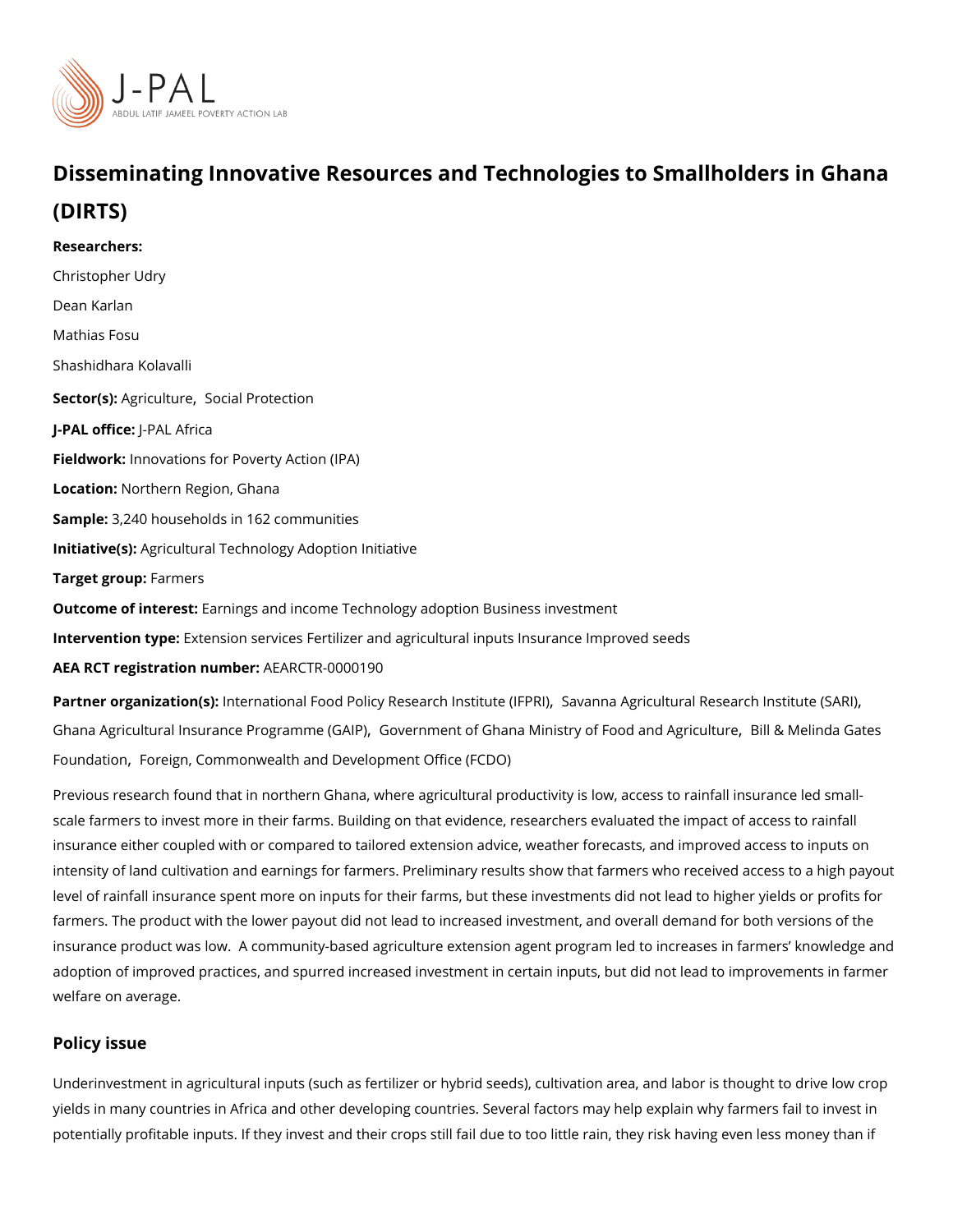they had not invested at all. Farmers may also lack the necessary funds or opportunities may not know what inputs can help their crops or when and how to apply them. Much of th programs on programs that address one of these barriers risk, credit, and information gap approaches that simultaneously address multiple constraints on smallholder investments.

#### Context of the evaluation

In Ghana, agriculture constitutes [1](#page-4-0)9 perce<sup>1</sup>n[,](#page-4-0) ta**ont e4c5o npoemoie notuot**putbtal <sup>[2](#page-4-0)</sup>emFrpalromyoenr**s**nitn this evaluation in northern parts of the country typically own less than ten acres of land, culti meals while awaiting the harvest, maintain very limited savings, and face the risk of crop conducted by local institutions in 2010 found that the soil is low in nutrients and that sma potential crop yields.

Results frpmevaious randomized esvuadgestion hat the risk of crop failure deters sma llholders f investments in their farms, which contributes to low yields and profits. When offered rain thirds of farmers purchased it and farmers cultivated more acres, used more inputs that b working on their farms. This study builds on the previous evaluation by combining offers interventions, agricultural extension services and local marketing of inputs.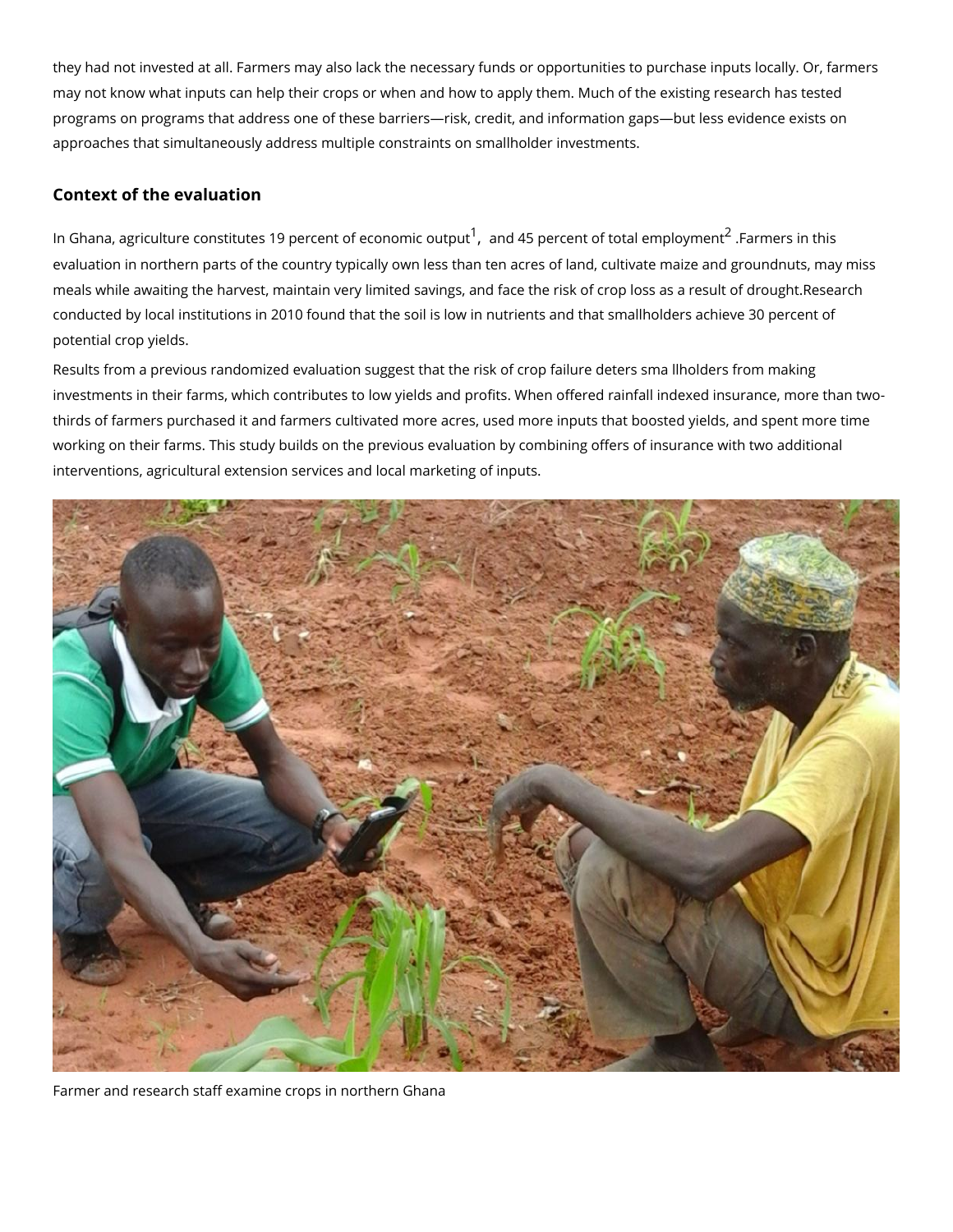# **Details of the intervention**

In northern Ghana, researchers evaluated the impacts of access to rainfall insurance, improved input supply, and agricultural extension services on farmers' investments, yields, and profits.

In the first year of the intervention, communities were randomly assigned to four groups. Within each community, researchers surveyed 20 randomly selected individual households and randomly assigned these households to sub- groups.

- Insurance Only:In 50 communities, all farmers could purchase rainfall-indexed insurance, which makes payouts based on the amount of rainfall communities receive according to satellite data, at market price. The policies were designed by Ghana Agricultural Insurance Programme (GAIP) with input from Innovations for Poverty Action and then marketed by Community Based Marketers (CBMs). Of the 20 surveyed households, ten households received the insurance for free and ten served as a comparison group. In the final year of the study, 25 percent of the surveyed farmers received insurance coverage that offered a relatively high payout, while another 25 percent received coverage offering a lower payout.
- Insurance + Extension: In addition to offers of insurance at market price, in 52 communities, randomly selected farmers received computer tablet-based interactive trainings and tailored recommendations on farming best practices for the cultivation of maize and legumes. Selected farmers received one-on-one extension services from Community Extension Agents (CEAs): paid, local workers that supplement traditional agricultural services from the Ministry of Agriculture. CEAs received a month of residential training and visited the selected farmers weekly to play specific videos and audio messages that were relevant to the current activities that farmers reported undertaking. Surveyed households were randomly assigned to one of four groups: free insurance, free insurance plus extension, extension only, and a comparison group. In the third year, researchers offered the extension services to the entire community in this group, although CEAs were required to deliver the messages to the extension treatment households.
- Insurance + Input Marketing and Delivery: In addition to access to insurance, all farmers in 31 communities received the opportunity to buy commercial inorganic fertilizer, certified seeds and other agro-chemicals, and equipment at market price. During the first year of the study, farmers could purchase inputs at four points over the season, including at harvest when they are most likely to have cash on hand. Free delivery of these inputs occurred before or right at the start of planting time. Of the 20 surveyed households, ten households also received free insurance.
- Insurance + Extension + Input Marketing: All farmers in 29 communities could purchase insurance and received access to inputs with delivery. In addition, randomly selected farmers also received extension advice. The surveyed households were randomly assigned to one of four groups: free insurance plus access to inputs, free insurance plus extension plus access to inputs, extension plus access to inputs, and access to inputs only.

Additionally, in 108 randomly selected communities, 10 randomly selected farmers also received weather forecasts via SMS messages. Another 10 randomly selected households in the forecast communities served as comparison households. This allowed the researchers to evaluate the impacts of receiving weather forecasts both directly and indirectly (through being in a community with others who received them directly).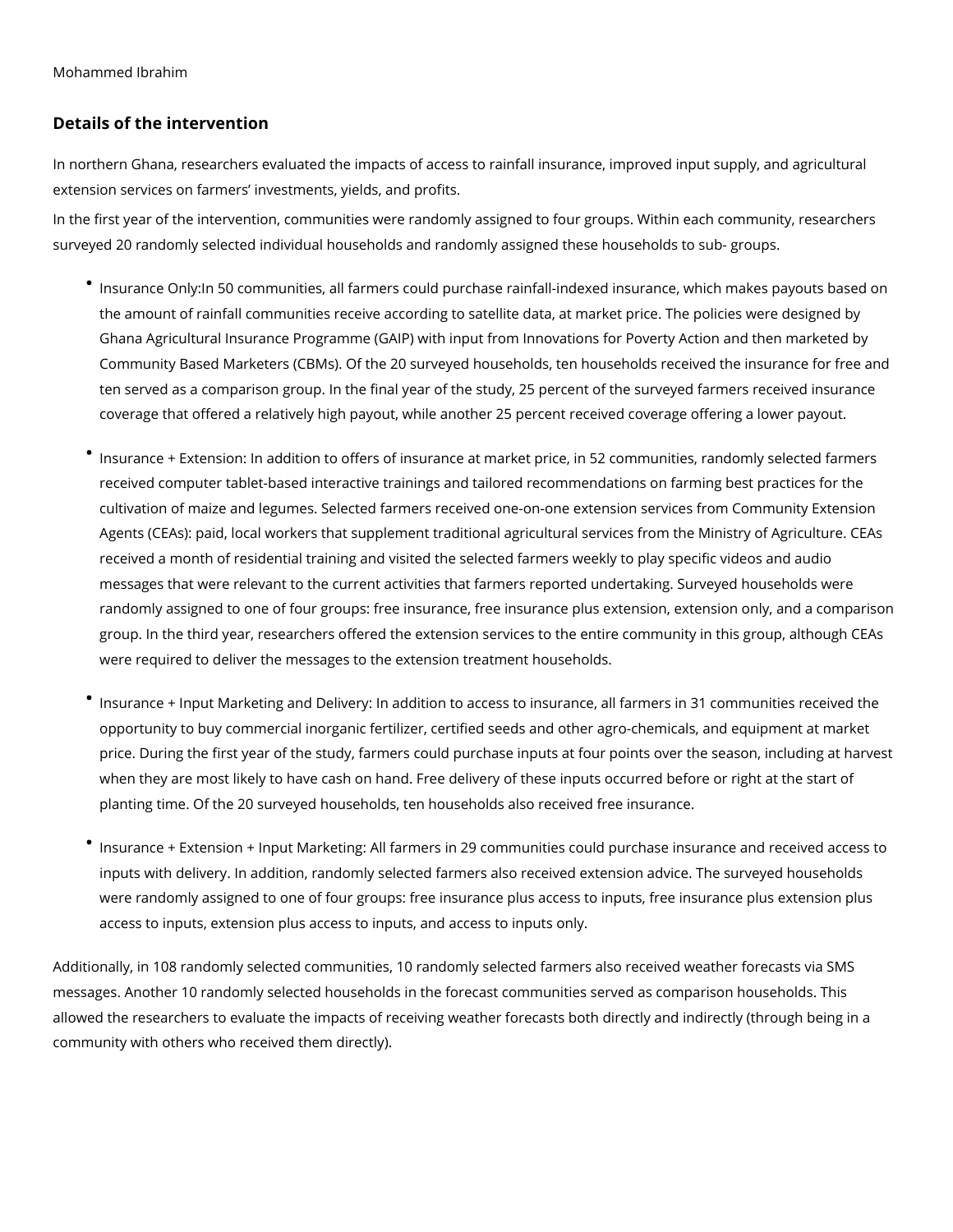To measure input use and yields, researchers collected GPS data, soil samples, and crop cuttings to determine yields from farmers' plots. Researchers additionally asked farmers about their labor during the growing season on a biweekly basis and surveyed households four times to learn about household finances, as well as investment, yields, and profitability for each plot.

## **Results and policy lessons**

These results are preliminary and subject to revision.Overall, the various treatments had impacts on farmer knowledge and behaviors, but these changes did not translate into higher yields or profits. The community extension agent program led to increases in farmers' knowledge and adoption of improved practices and spurred increased investment in certain inputs, but did not lead to improvements in farmer welfare. Similarly, farmers who received access to a high payout level of rainfall insurance spent more on inputs for their farms, but these investments did not lead to higher yields or profits for farmers. The low payout did not lead to an increase in investment, and demand for insurance products was low.

Impact of community extension agent program

Knowledge: The extension program improved knowledge for farmers reached directly and their neighbors. After three years, farmers whose communities received extension agents had higher levels of knowledge about agricultural best practices. Farmers in communities with a community extension agent performed better on assessments of agricultural knowledge even if they did not receive direct support, suggesting that knowledge spread throughout social networks.

Behavior: In addition to increased knowledge, farmers also adopted recommended practices. Farmers in communities with community extension agents were more likely to adopt best practices including testing their seeds for germination rates before planting and row-planting, and were less likely to burn their plots, which depletes soil fertility overtime.

Investment: Farmers in communities with extension agents invested more in use of chemicals, but not in other inputs such as high-yield seeds. In addition, farmers did not spend more preparing land for planting.

Welfare: While their knowledge and adoption of new practices increased, farmers in communities with extension agents did not have significantly higher yields, observed earnings, or other measures of welfare than those in comparison communities.

Impacts of access to insurance

Knowledge: Farmers who received the insurance intervention were more likely to be aware of weather-based index insurance, but few farmers purchased insurance at market price.

Investment and welfare: Farmers with a high payout level of insurance coverage invested more in inputs for their farms, but these higher investments did not result in significantly higher yields or profits. As one of the first rigorous studies to examine the impact of microinsurance not only on farmer investment, but on yields and earnings, the results raise questions on the ability of microinsurance to lead to improvements in farmer welfare.

### Impact of input marketing and delivery

Overall, demand for inputs was low. Farmers preferred to wait to acquire government-subsidized inputs than to buy inputs from the CBMs. As a result, farmers did not make significantly higher investments in inputs and saw no increases in any outcomes relative to comparison farmers. This suggests that, in this context, accessibility is not the main barrier to using inputs. Impact of SMS weather forecast alerts